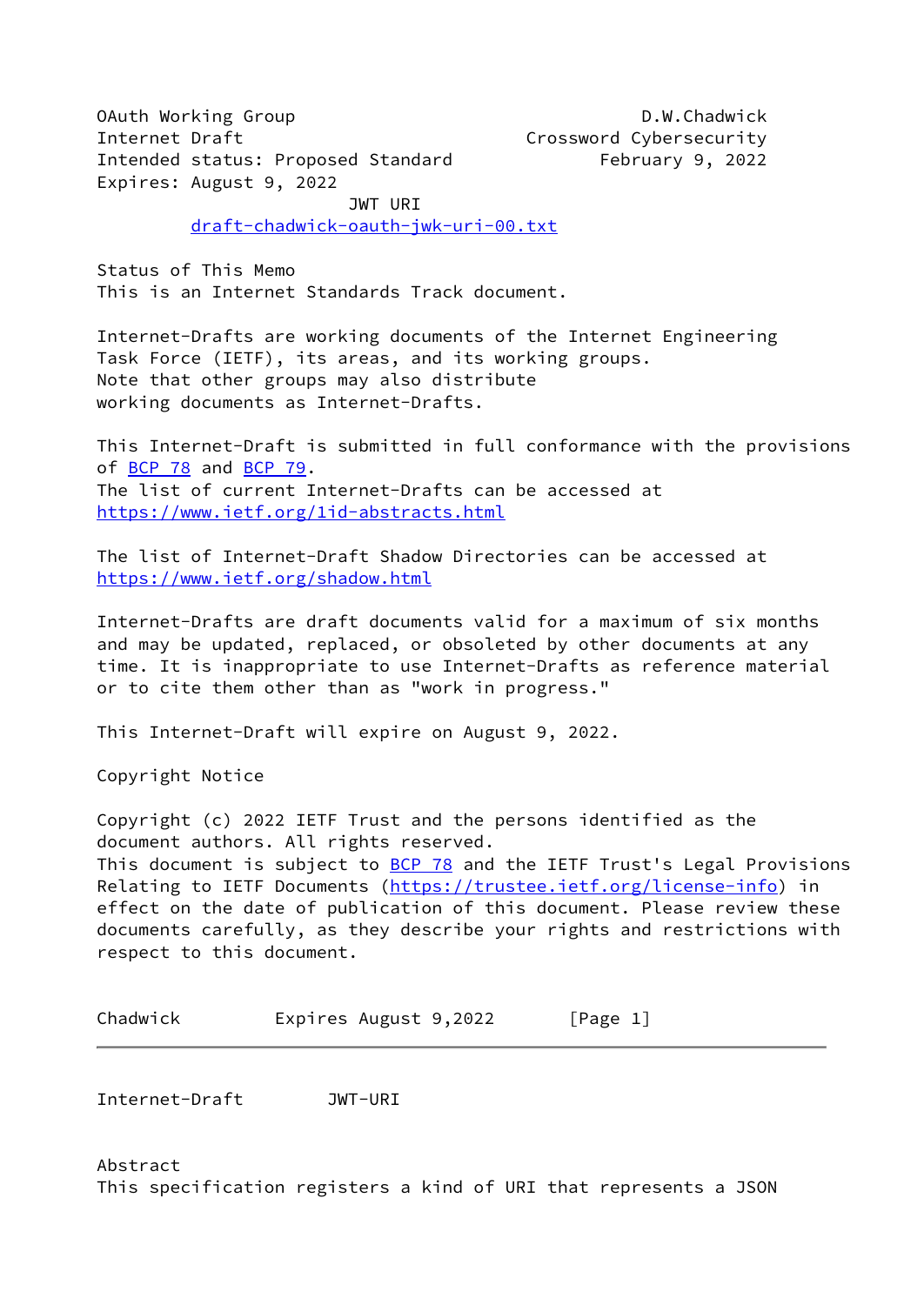Web Key (JWK) value. This enables JWKs to be used, for instance, as key identifiers in contexts requiring URIs.

Table of Contents

| 2. Requirements Notation and Conventions2           |
|-----------------------------------------------------|
|                                                     |
| 4. Comparison of JWK URIs with JWK Thumbprint URIs3 |
| 5. Security Considerations4                         |
| 6. IANA Considerations4                             |
| 7. References4                                      |
| 7.1. Normative References4                          |
| 7.2. Informative References5                        |
| 8. Acknowledgments5                                 |
|                                                     |

[Appendix A.](#page-4-2) Document History...............[.6](#page-4-3)

<span id="page-1-0"></span>[1](#page-1-0). Introduction

A JSON Web Key (JWK) [[RFC7517](https://datatracker.ietf.org/doc/pdf/rfc7517)] is a JavaScript Object Notation (JSON) data structure that represents a cryptographic key. This specification defines a URI prefix indicating that the portion of the URI following the prefix is a JWK. This enables JWKs to be communicated in contexts requiring URIs, including in specific JSON Web Token (JWT) [\[RFC7519](https://datatracker.ietf.org/doc/pdf/rfc7519)] claims. JWK URIs are proposed to be used in the [SIOPv2] specification as one kind of subject identifier in a context requiring that the identifier be a URI. In this case, the subject identifier is derived from a public key represented as a JWK. Expressing the identifier as a JWK URI enables this kind of identifier to be differentiated from other kinds of identifiers that are also URIs, such as Decentralized Identifiers (DIDs) [DID-Core].

Chadwick Expires August 9,2022 [Page 2]

<span id="page-1-3"></span>Internet-Draft JWT-URI

<span id="page-1-1"></span>[2](#page-1-1). Requirements Notation and Conventions

The key words "MUST", "MUST NOT", "REQUIRED", "SHALL", "SHALL NOT", "SHOULD", "SHOULD NOT", "RECOMMENDED", "NOT RECOMMENDED", "MAY", and "OPTIONAL" in this document are to be interpreted as described in [BCP 14](https://datatracker.ietf.org/doc/pdf/bcp14) [\[RFC2119](https://datatracker.ietf.org/doc/pdf/rfc2119)] [\[RFC8174](https://datatracker.ietf.org/doc/pdf/rfc8174)] when, and only when, they appear in all capitals, as shown here. [3](#page-1-2). JWK URI

<span id="page-1-2"></span>The following URI prefix is defined to indicate that the portion of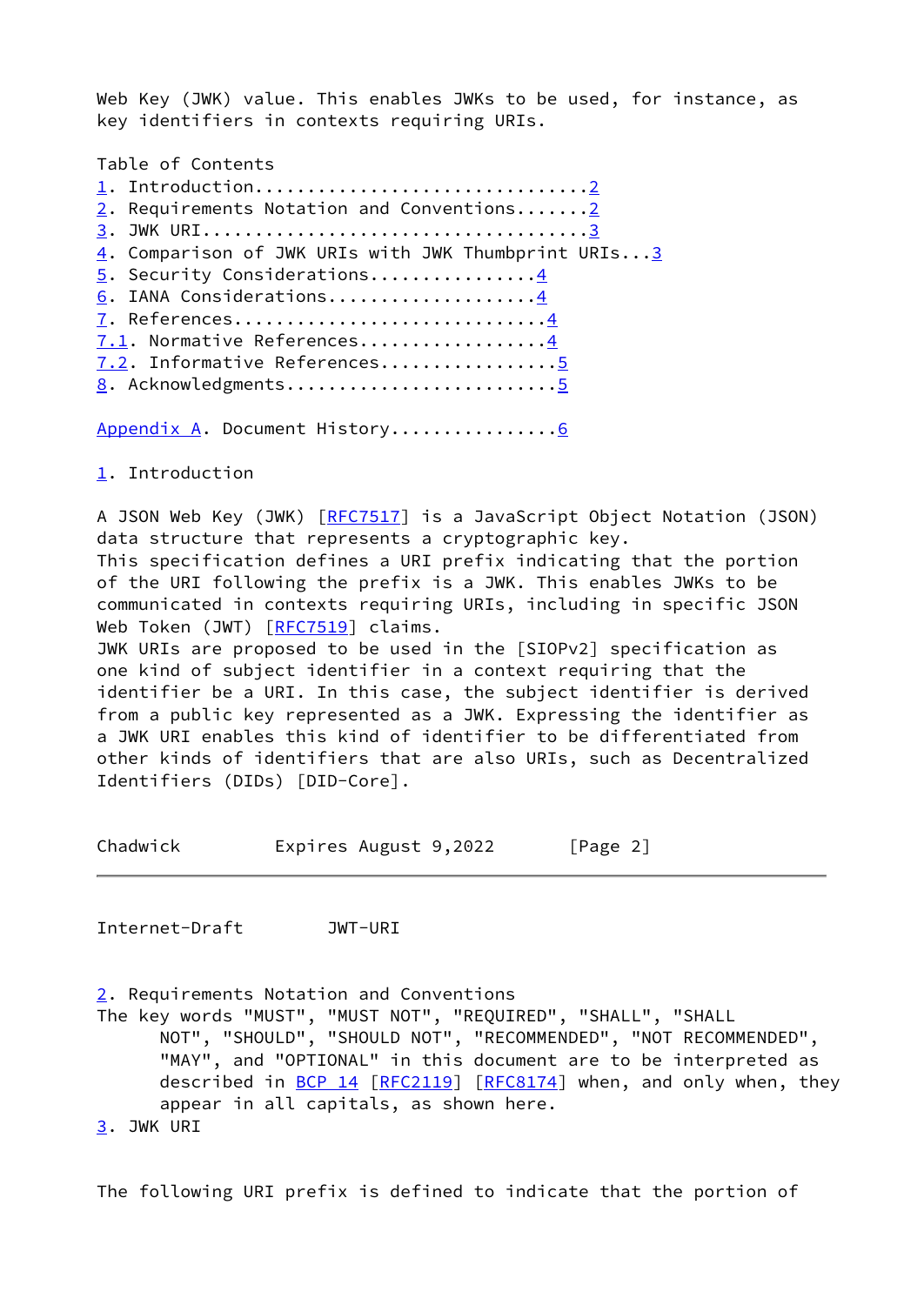the URI following the prefix is a JWK:

o "urn:ietf:params:oauth:jwk"

The prefix MUST be followed by a colon and a JWK value that is formed by performing a base64 encoding of the JWK to form a URI representing a JWK.

<span id="page-2-0"></span>[4](#page-2-0). Comparison of JWK URIs with JWK Thumbprint URIs

To produce or validate a JWK Thumbprint, both the sender and the receiver have to have the JWK available to them. Then they have to canonicalise the JWK as described in [[RFC7638](https://datatracker.ietf.org/doc/pdf/rfc7638)], and finally hash the octets of the UTF-8 representation of this JSON object with a preagreed algorithm in order to both obtain the same hash value. The way that the JWK Thumbprint URI is used in SIOPv2 [SIOPv2] is as follows:

[1](#page-1-0). the SIOP creates an asymmetric key pair and encodes the public key as a JWK [2](#page-1-1). the SIOP creates the JWK Thumbprint as described in [\[RFC7638](https://datatracker.ietf.org/doc/pdf/rfc7638)] and converts it to a URI as described in [[JONES\]](#page-4-4) [3](#page-1-2). the SIOP passes both the JWK and JWK Thumbprint URI to the RP in the JWT [4](#page-2-0). the RP extracts the JWK and JWK Thumbprint from the JWT [5](#page-2-1). the RP re-computes the JWK Thumbprint from the JWK  $6.$  $6.$  the RP compares the computed JWK Thumbprint with the received JWK Thumbprint to confirm that they are equal.

<span id="page-2-3"></span><span id="page-2-1"></span>Chadwick Expires August 9,2022 [Page 3]

<span id="page-2-2"></span>Internet-Draft JWT-URI

One can see that the use of JWK Thumbprint URIs is both inefficient (in all cases) and a significant disadvantage (in some cases). If the JWK URI (as described in this document) is transferred instead of the JWK and JWK Thumbprint URI then:

a) The SIOP will never need to create the JWK Thumbprint URI. The RP may only need to create the JWK Thumbprint if it needs this, for example, as a unique subject identifier. Even in this case, there is still an advantage to the RP in receiving the JWK URI instead of the JWK Thumbprint URI, in that the RP no longer needs to pre-agree a hashing algorithm with the SIOP. Thus the RP can independently determine which hashing algorithm to use when creating its own JWK Thumbprint.

(Note. If the SIOP were able to canonicalise the same public key in a JWK in different ways and produce different thumbprints from the same public key, then the canonicalisation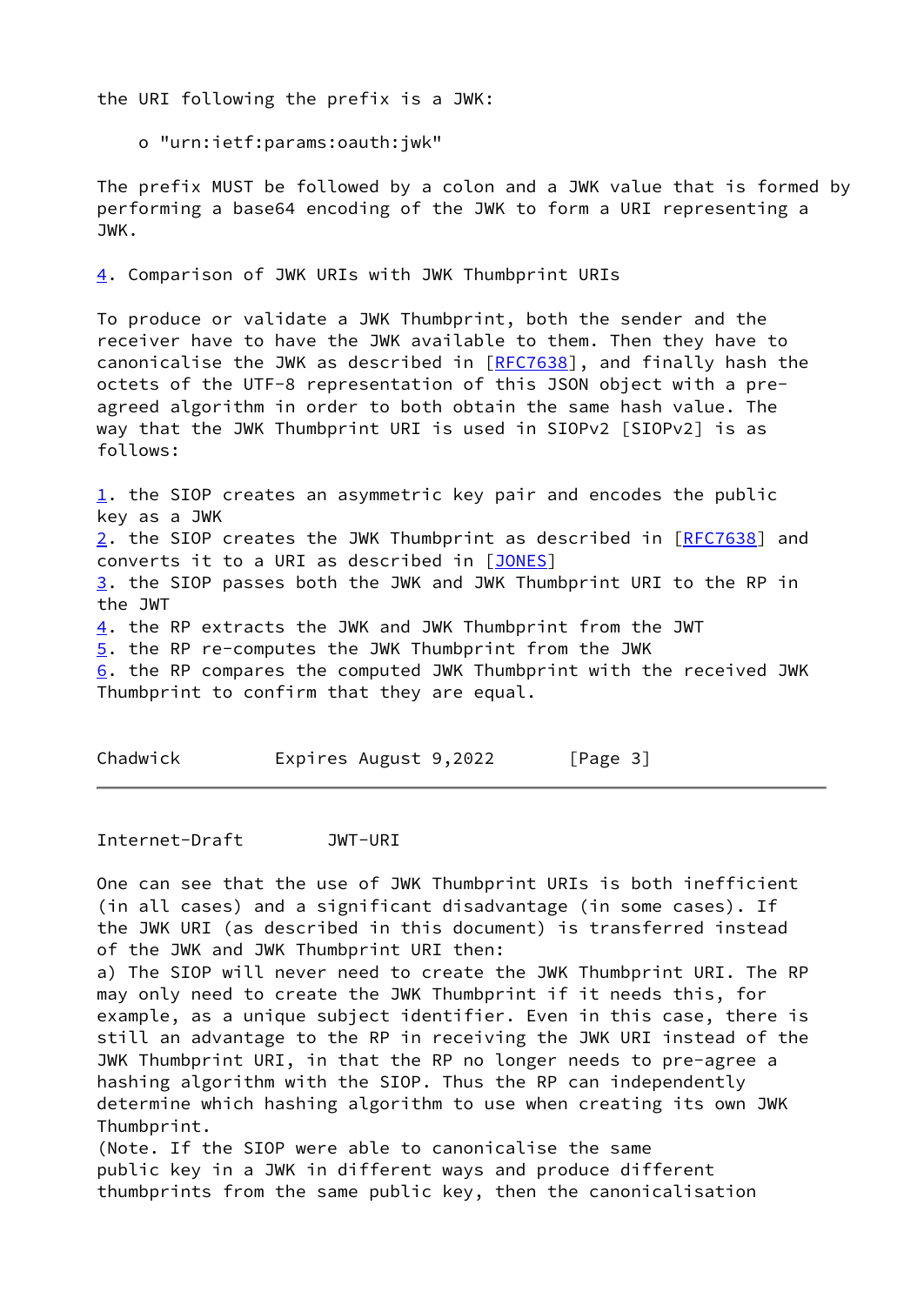algorithm is broken, and the RP would never to able to deterministically produce the same thumbprints each time.)

b) In those cases where the SIOP uses ephemeral key pairs and a different public key each time it communicates with an RP, then neither party needs to produce the JWK Thumbprint as it will never be seen again. It is a significant disadvantage to have to use JWK Thumbprints in this case.

<span id="page-3-3"></span>One possible disadvantage of using JWK URIs instead of JWK Thumbprint URIs is the resulting increase in size of the JWT. Base [64](#page-3-3) encoding a JWK string increases its size by 33%. However this increase in JWT size is offset by the decrease in size by not needing to include the JWT thumbprint URI as well as the JWK. The trade off is the processing of JWKs to produce thumbprints by the sender and receiver versus the overhead of transferring larger JWTs.

[5](#page-2-1). Security Considerations

The security considerations of [\[RFC7638](https://datatracker.ietf.org/doc/pdf/rfc7638)] will apply when the RP is using [[RFC7638\]](https://datatracker.ietf.org/doc/pdf/rfc7638) to produce thumbprints.

Chadwick Expires August 9,2022 [Page 4]

<span id="page-3-2"></span>Internet-Draft JWT-URI

<span id="page-3-5"></span><span id="page-3-4"></span><span id="page-3-1"></span><span id="page-3-0"></span>[6](#page-2-3). IANA Considerations [6.1](#page-3-4). OAuth URI Registration This specification proposes to register the following value in the IANA "OAuth URI" registry [IANA.OAuth.Parameters] established by [\[RFC6755](https://datatracker.ietf.org/doc/pdf/rfc6755)]. [6.1.1](#page-3-5). Registry Contents o URN: urn:ietf:params:oauth:jwk o Common Name: JWK URI o Change controller: IESG o Specification Document: [[ this specification ]] [7](#page-3-0). References [7.1](#page-3-1). Normative References [\[RFC2119](https://datatracker.ietf.org/doc/pdf/rfc2119)] Bradner, S., "Key words for use in RFCs to Indicate Requirement Levels", [BCP 14](https://datatracker.ietf.org/doc/pdf/bcp14), [RFC 2119](https://datatracker.ietf.org/doc/pdf/rfc2119), March 1997. [IANA.OAuth.Parameters] IANA, "OAuth Parameters", [<http://www.iana.org/assignments/oauth-parameters](http://www.iana.org/assignments/oauth-parameters)>. [\[RFC2119](https://datatracker.ietf.org/doc/pdf/rfc2119)] Bradner, S., "Key words for use in RFCs to Indicate Requirement Levels", [BCP 14](https://datatracker.ietf.org/doc/pdf/bcp14), [RFC 2119](https://datatracker.ietf.org/doc/pdf/rfc2119), DOI 10.17487/RFC2119, March 1997, [<https://www.rfceditor.org/info/rfc2119](https://www.rfceditor.org/info/rfc2119)>. [\[RFC7638](https://datatracker.ietf.org/doc/pdf/rfc7638)] Jones, M. and N. Sakimura, "JSON Web Key (JWK)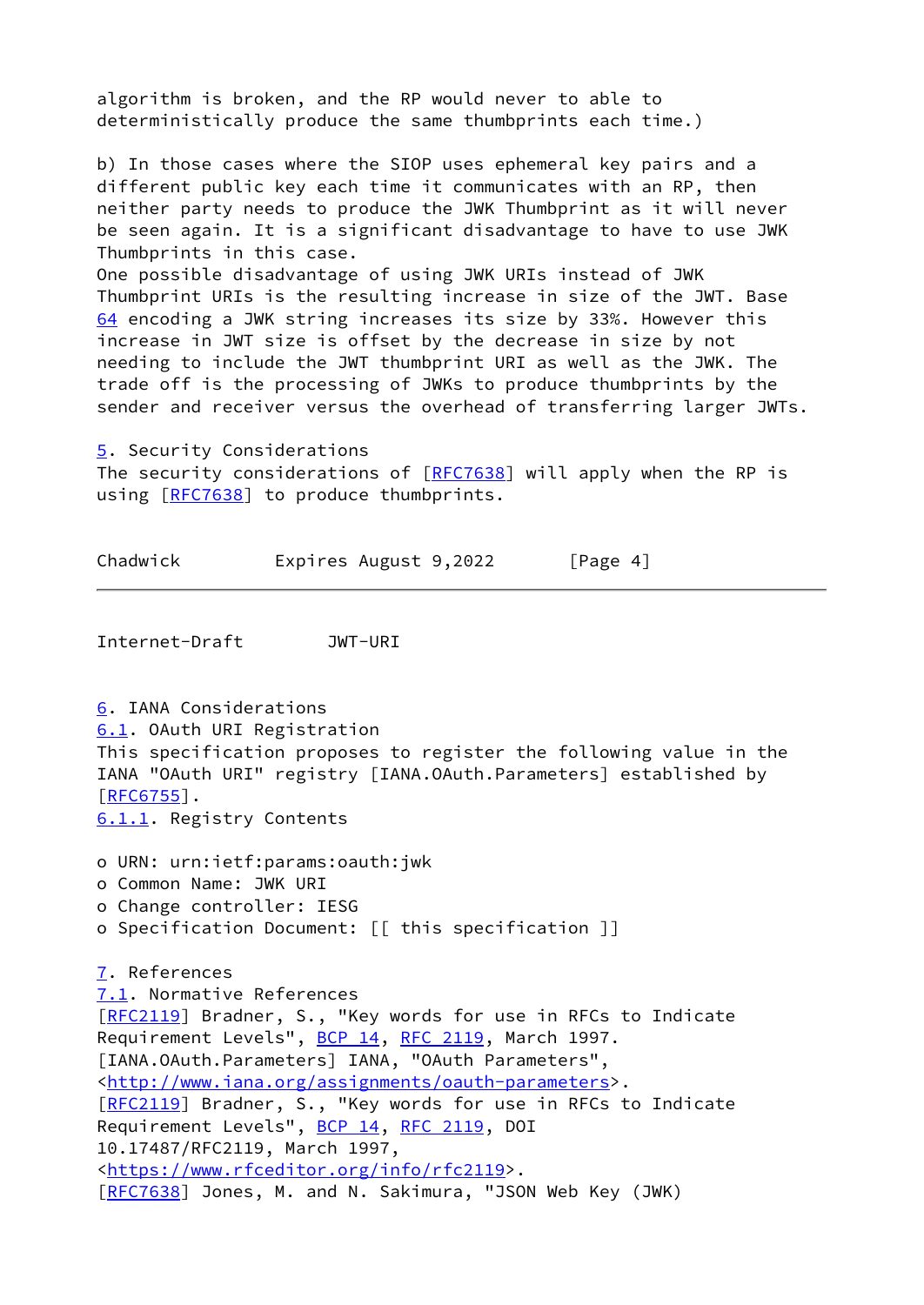<span id="page-4-5"></span>Thumbprint", [RFC 7638](https://datatracker.ietf.org/doc/pdf/rfc7638), DOI 10.17487/RFC7638, September 2015, <[https://www.rfc-editor.org/info/rfc7638>](https://www.rfc-editor.org/info/rfc7638). [\[RFC8174](https://datatracker.ietf.org/doc/pdf/rfc8174)] Leiba, B., "Ambiguity of Uppercase vs Lowercase in RFC [2119](#page-4-5) Key Words", [BCP 14](https://datatracker.ietf.org/doc/pdf/bcp14), [RFC 8174](https://datatracker.ietf.org/doc/pdf/rfc8174), DOI 10.17487/RFC8174, May 2017, [<https://www.rfc-editor.org/info/rfc8174](https://www.rfc-editor.org/info/rfc8174)>.

Chadwick Expires August 9,2022 [Page 5]

<span id="page-4-3"></span>Internet-Draft JWT-URI

<span id="page-4-0"></span>[7.2](#page-4-0). Informative References

[RFC2119] Bradner, S., "Key words for use in RFCs to Indicate Requirement Levels", [BCP 14](https://datatracker.ietf.org/doc/pdf/bcp14), [RFC 2119](https://datatracker.ietf.org/doc/pdf/rfc2119), March 1997. [DID-Core] Sporny, M., Guy, A., Sabadello, M., and D. Reed, "Decentralized Identifiers (DIDs) v1.0", Aug 2021, [<https://www.w3.org/TR/2021/PR-did-core-20210803/](https://www.w3.org/TR/2021/PR-did-core-20210803/)>. [\[RFC6755](https://datatracker.ietf.org/doc/pdf/rfc6755)] Campbell, B. and H. Tschofenig, "An IETF URN Sub-Namespace for OAuth", [RFC 6755](https://datatracker.ietf.org/doc/pdf/rfc6755), DOI 10.17487/RFC6755, October 2012, [<https://www.rfc-editor.org/info/rfc6755](https://www.rfc-editor.org/info/rfc6755)>. [\[RFC7517](https://datatracker.ietf.org/doc/pdf/rfc7517)] Jones, M., "JSON Web Key (JWK)", [RFC 7517](https://datatracker.ietf.org/doc/pdf/rfc7517), DOI 10.17487/RFC7517, May 2015, [<https://www.rfceditor.org/info/rfc7517](https://www.rfceditor.org/info/rfc7517)>. [\[RFC7519](https://datatracker.ietf.org/doc/pdf/rfc7519)] Jones, M., Bradley, J., and N. Sakimura, "JSON Web Token (JWT)", [RFC 7519](https://datatracker.ietf.org/doc/pdf/rfc7519), DOI 10.17487/RFC7519, May 2015, [<https://www.rfc-editor.org/info/rfc7519](https://www.rfc-editor.org/info/rfc7519)>. [SIOPv2] Yasuda, K. and M. B. Jones, "Self-Issued OpenID Provider v2", December 2021, [<https://openid.net/specs/openidconnect-self-issued-v2-1\\_0.html](https://openid.net/specs/openidconnect-self-issued-v2-1_0.html)>.

<span id="page-4-4"></span>[JONES] Yasuda, K., Jones, M., "JWK Thumbprint URK", Internet Draft [draft-ietf-oauth-jwk-thumbprint-uri-00](https://datatracker.ietf.org/doc/pdf/draft-ietf-oauth-jwk-thumbprint-uri-00)

<span id="page-4-1"></span>[8](#page-4-1). Acknowledgments

to be done.

<span id="page-4-2"></span>[Appendix A.](#page-4-2) Document History

[[ to be removed by the RFC Editor before publication as an RFC ]] -00 o Created initial draft. Authors' Addresses David W Chadwick Crossword Cybersecurity Email: david.chadwick@crosswordcybersecurity.com URI:<https://www.linkedin.com/in/davidwchadwick/>